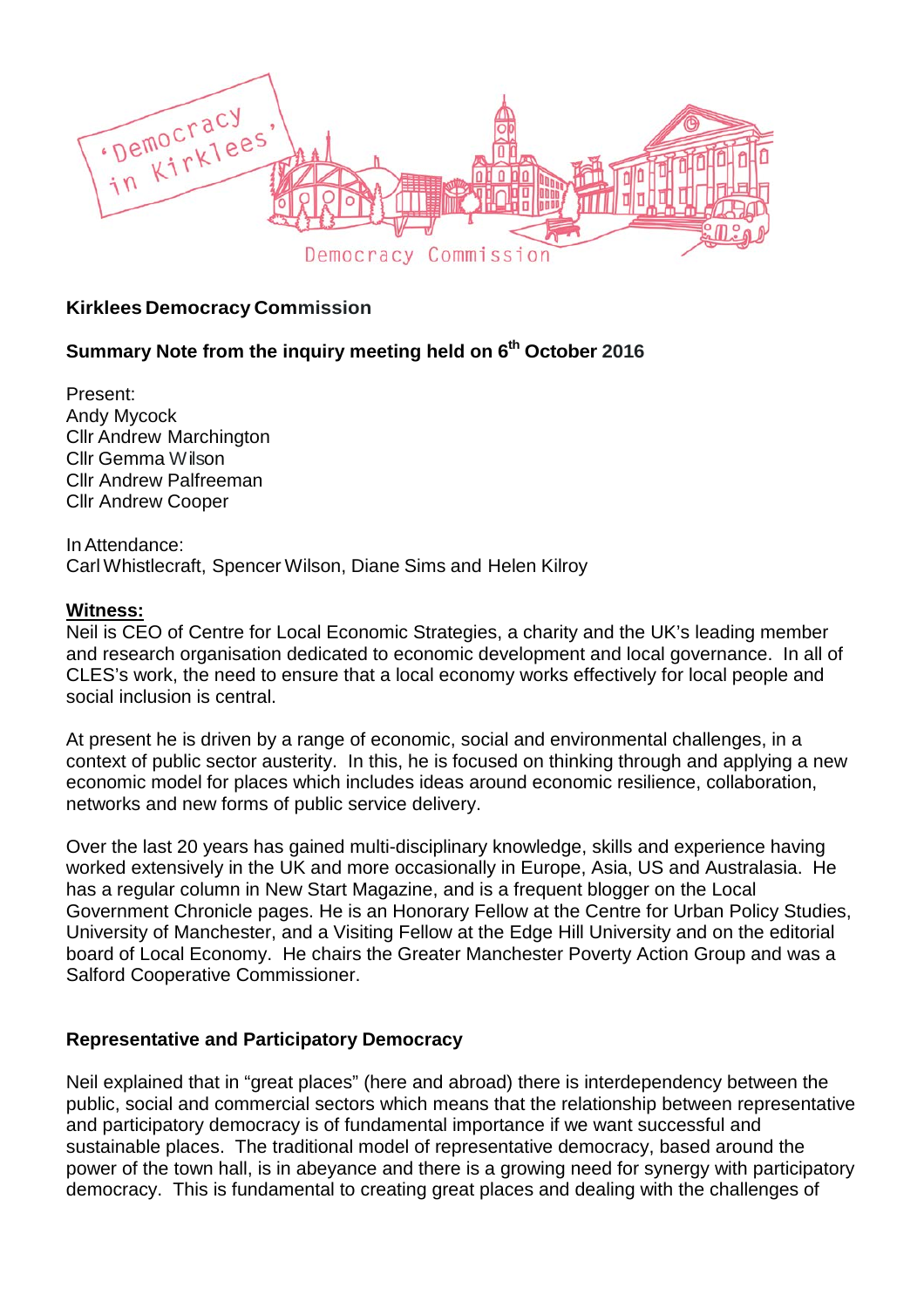austerity. By way of an example Neil explained that current forms of voluntary activity looking after children and elderly relatives, at the edges of formal service delivery, is worth in the region of £90 billion in the UK. If this did not exist there would be a consequential cost to the public purse. Such neighbourly and participatory acts therefore need to be augmented and supported.

Neil provided the Commission with the experience in Portland USA where the mantra is "Its about the people", where officers and officials are there to enable civil society to do things, based on a relational as opposed to a transactional relationship. The "state" needs to civil society to do this. Making a shift in this relationship is about changing behaviours and attitudes of the council, councillors and officers. This requires a humility and acknowledgement that, for example, councillors are conduits and enablers sitting in the middle of a powerful network of activity. "Councillors are the fishermen who look after the net".

Neil believes that the representative role provides one of the key spinal connections with citizenry but it is not the only one. There are other relationships which can influence many other types of connections and forms of power that the representative role enables. Neil reflected on the importance of councillors earning power and influence in areas where there is no contractual relationship e.g. with the local business sector. Councillors are an enabler, connector and conduit in this context and therefore this needs to be built into the modern councillor role. This will increasingly be a necessary feature moving forward.

For further information please see: [Creating Good City Economies in the UK](http://www.cles.org.uk/wp-content/uploads/2016/11/Good-City-Economies-Report.pdf) [Forging a Good Local Society](http://www.cles.org.uk/wp-content/uploads/2016/07/Forging-a-good-local-society3.pdf)

## **Public and Business Perception**

Neil observed that public perception towards councils and councillors varies across the country. An important consideration in terms of perception is the extent to which the things that happen and the services that are delivered in a place are co-designed with the people of that place. It is important to make people feel that they are involved at the early stages of service deign / delivery and how things function. This involves early relationship building. Furthermore, the distribution of power and decision making to a local level, through ward budgets that are codeigned and co-produced, is another important consideration. This works well when the process begins early using a partnership approach as opposed to a transactional or paternalistic relationship. Such an approach requires bravery and a cultural change. At a wider level Neil explained that local authorities need to change the narrative in a way that residents and businesses can see "what you get for their money"

In terms of communicating with citizens Neil emphasised the importance of being open and transparent, particularly in the context of the challenges faced by councils. Surfacing these issues early, with stakeholders like local businesses, will result in better decisions. Neil explained that in other countries the trade organisations are part of a social contract relationship based on co-design with the local authority which provides a stronger basis to move forward effectively as a locality. Neil explained that Business citizenship" as a concept is interesting, whereby core businesses are anchors in the area and their staff are seen as citizens as well as employees.

In terms of advanced manufacturing Neil explained that it is important that its strength ripples through local supply chains the local authority should think about how it can support those supply chains to, in turn, support that manufacturing base and maximise the gain for Kirklees.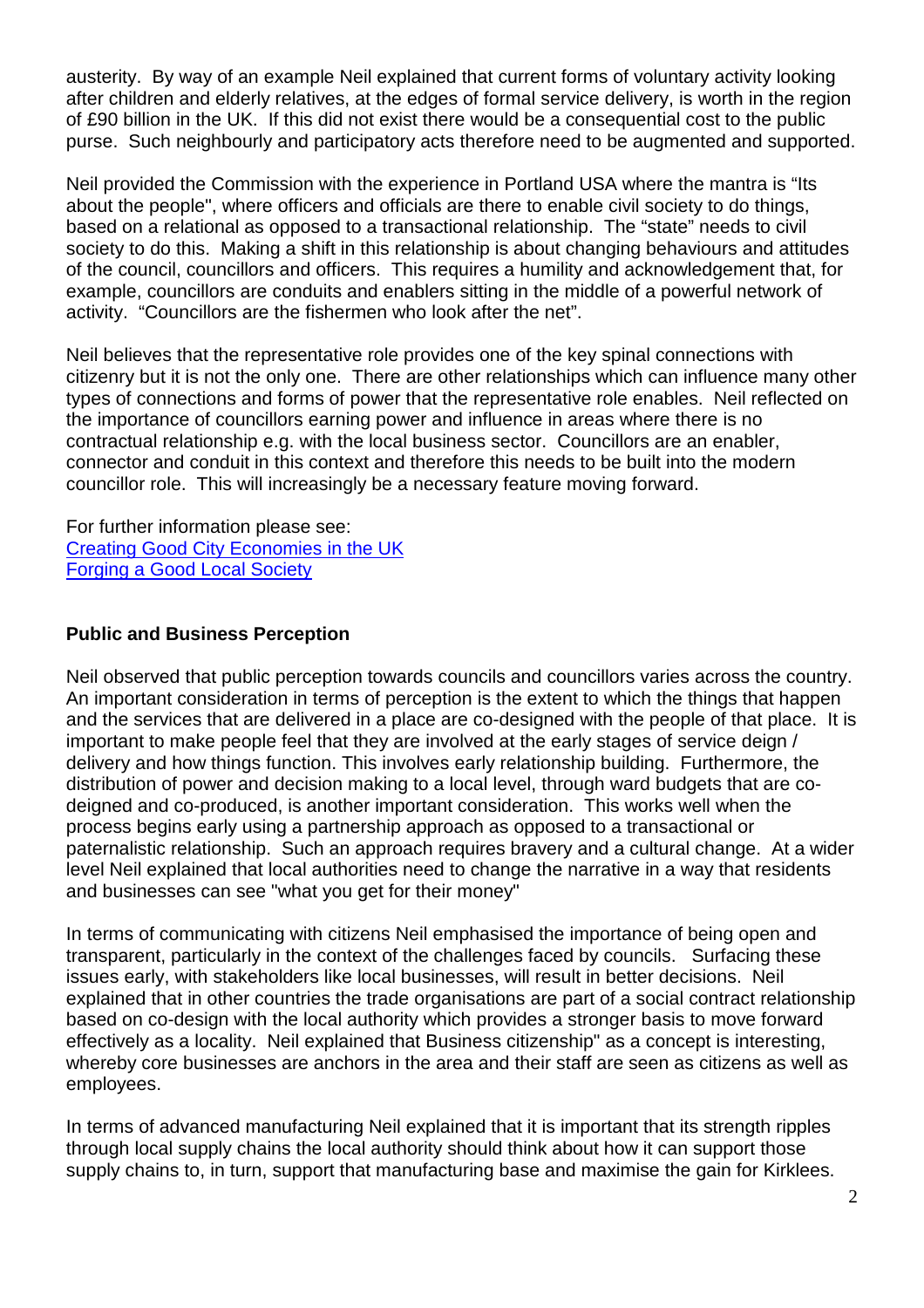Similarly there are issues in respect of skills and local employment that are relevant in this context whereby the council works in partnership to maximise opportunities for local people to gain jobs in those sectors. To be effective the economic development functions within councils need to be "less clunky". Neil referred to a business in South Korea whose focus is on early years and developing the next generation of workers. The local council had a role and a stake in this relationship and facilitating the delivery of this objective. Comparatively in the UK businesses often say that childcare is nothing to do with business or economic development.

In terms of local business and local economic resilience Neil explained that shocks and changes can create opportunities as well as challenges. The role of the locality in such circumstances is principally to provide a ballast to such shocks. All resilience is predicated on the strength of the connections between agencies, the locality and local people. Neil explained that it is fundamentally about recalibrating the relationships you have in the place. Ensuring the place functions effectively requires public, social and commercial sectors operating equally and effectively. Elected councillors need to adapt their role and their attitudes to play a part in achieving this.

## **Regional Devolution**

Neil observed that thus far the devolution process has been centrally controlled with a focus on the economic rather than the democratic, social or environmental perspectives. Devolution, it seems, has become "a new centralism" with a narrowness in terms of Combined Authority centralisation in terms of the concentration of power. Neil advocated that it is now crucial to widen the horizons in terms of the purpose of devolution which is an important issue for council leaders and politicians to begin to address. It needs to shift away for a purely economic focus to one that addresses and includes democratic, social and environmental issues and considerations. Neil believes that unless these factors are addressed devolution will fail. At one level council Leaders need to focus on the wider narrative of devolution whilst local councillors need to shine their torch on the flaws of devolution and be less compliant.

In terms of the devolution deal making process Neil acknowledged that thus far this has been carried out behind closed doors with a lack of wider engagement with citizens and local councillors. Using Manchester as an example Neil explained that there is a realisation that there are flaws in the existing devolution model which has seen moves to extend the scope of the devolution narrative and who it is / should be for. As part of this process it is important to engage with participatory democracy and civil society to provide wider opportunities for local people to have their say. [The People's Plan](http://www.peoplesplangm.org.uk/) approach in Manchester was cited as an example. The Commission noted the opportunities and potential for a big "Kirklees Conversation" about the opportunities of regional devolution which could be used as an approach to engage local residents in this important issue.

Neil stressed the importance of focussing on the potential devolution outcomes when undertaking citizen engagement in this area. Devolution is a means to an end and therefore it is the outcomes that are important. With this in mind it is the democratic parts of devolution that should be the principal focus as it is this area that should make people closer to power and decision making. This should mean that there is more influence in terms of regional policy development that affects your area. The worry is that this is not the focus at the moment.

In terms of the councillor role, Neil observed that the potential centralisation of power within a Combined Authority could see a hollowing out of individual borough, services and departments. Councils will no longer be determining strategic policy but will be left overseeing service delivery which will have implications for governance and accountability at a local level. We therefore